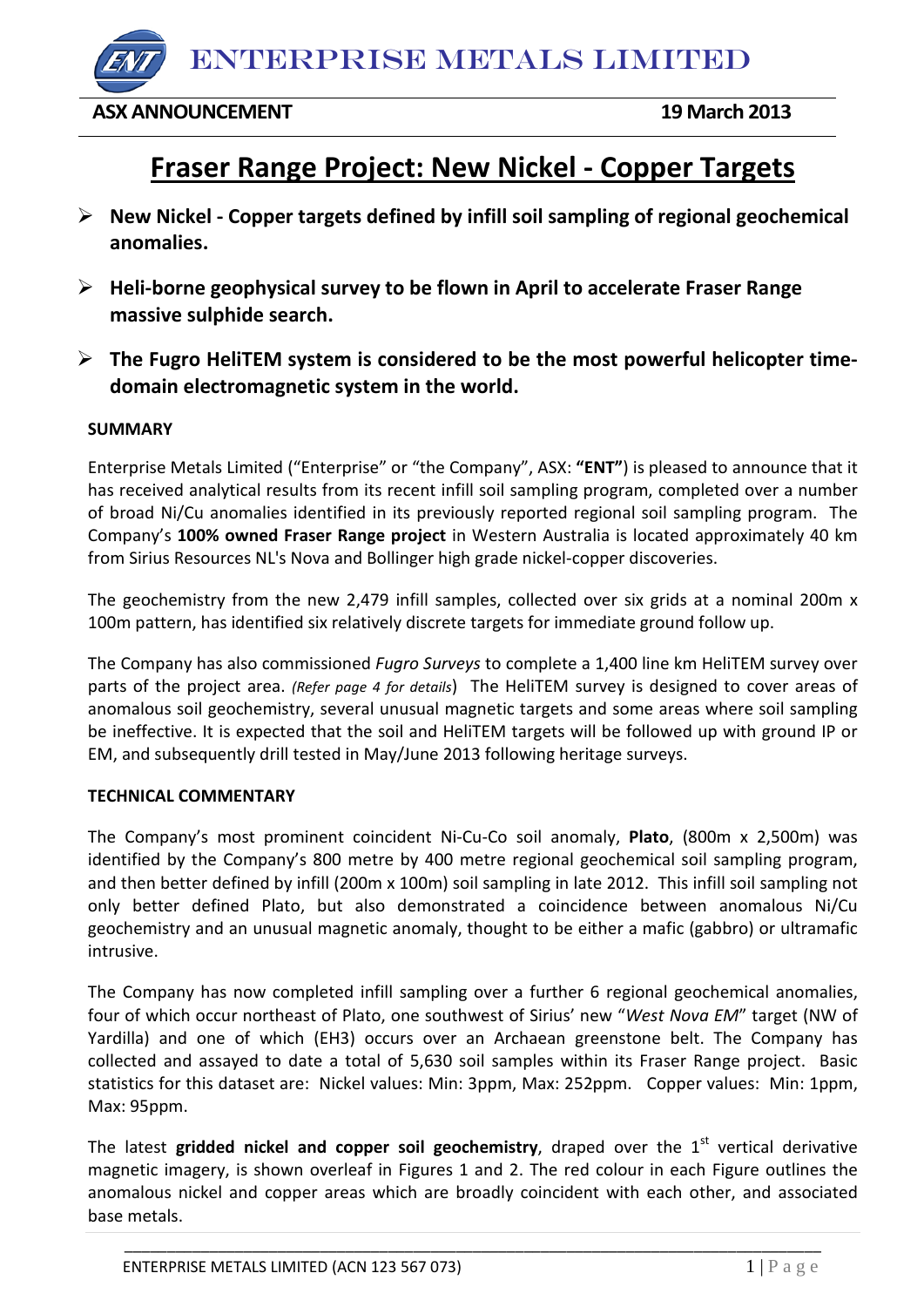



**Figure: 1. Gridded Nickel in Soils over 1st VD Magnetics**



\_\_\_\_\_\_\_\_\_\_\_\_\_\_\_\_\_\_\_\_\_\_\_\_\_\_\_\_\_\_\_\_\_\_\_\_\_\_\_\_\_\_\_\_\_\_\_\_\_\_\_\_\_\_\_\_\_\_\_\_\_\_\_\_\_\_\_\_\_\_\_\_\_\_\_\_\_\_\_\_\_\_ **Figure: 2. Gridded Copper in Soils over 1st VD Magnetics**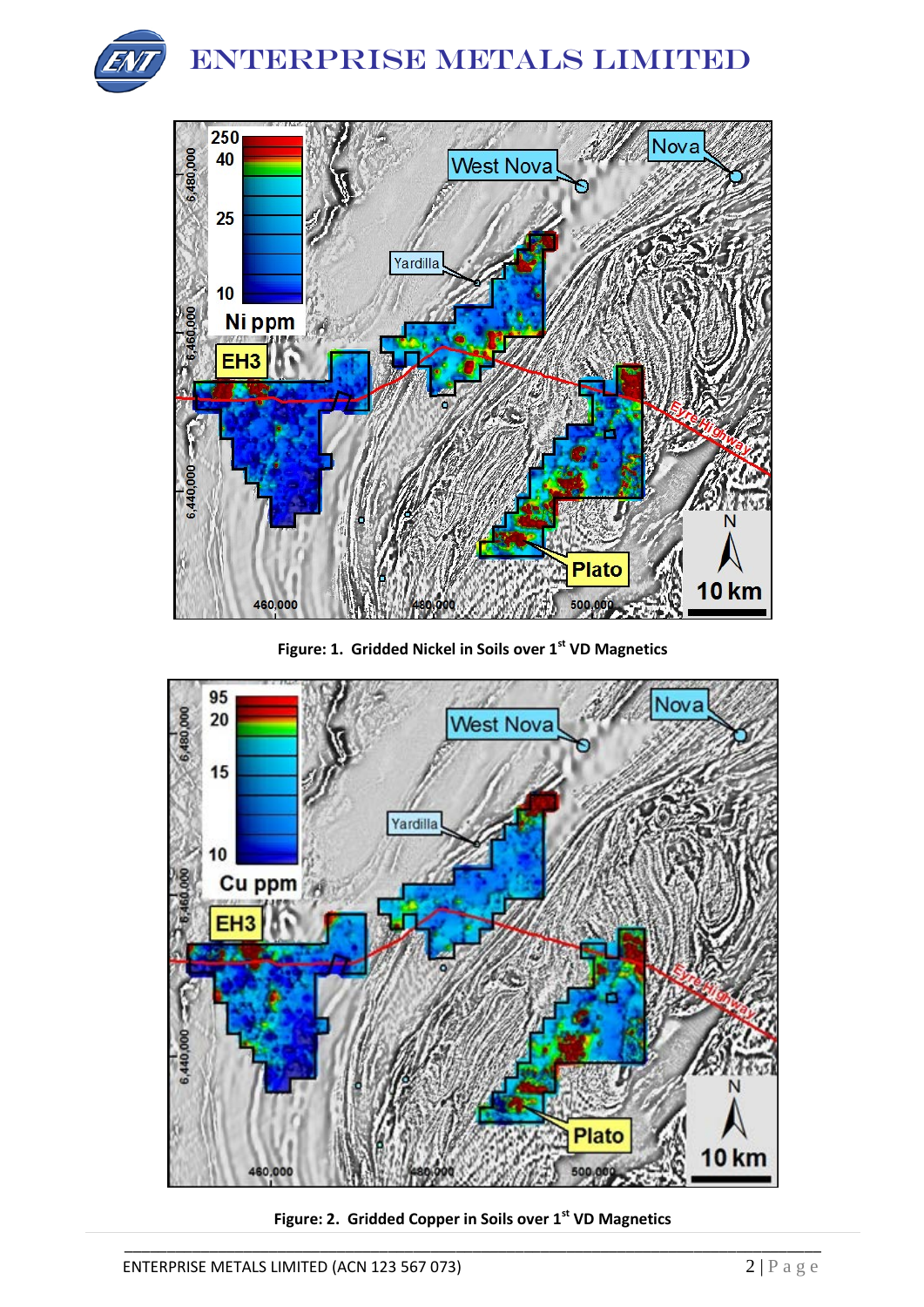

## **ABOUT THE ALBANY-FRASER OROGEN**

The Albany-Fraser Orogen is now considered to be broadly similar in geological setting, lithologies and age to the Meso-Proterozoic Nain Plutonic Suite in Canada, which is host to the Voisey's Bay nickel-copper-cobalt deposit. However, historically, the Albany-Fraser Orogen has received little attention from exploration companies due to the remoteness of the region, generally poor outcrop, and the lack of known mineralisation. The high metamorphic grade of the basement rocks obscures the original rock types, making it difficult to interpret the original rock types.



**Figure: 3. Magnetic Image Showing Location of Enterprise's Fraser Range Project**

#### **PROPOSED WORK BY ENTERPRISE**

Ground follow up (including prospecting and mapping) of the new geochemical targets will commence in April. Some additional soil sampling will also be necessary to define the limits of some targets. It is expected that the soil and HeliTEM targets will be followed up with ground IP or EM surveys in May to define drill targets. Heritage Surveys will be required prior to the commencement of drilling, which is anticipated to be in late May/June.

\_\_\_\_\_\_\_\_\_\_\_\_\_\_\_\_\_\_\_\_\_\_\_\_\_\_\_\_\_\_\_\_\_\_\_\_\_\_\_\_\_\_\_\_\_\_\_\_\_\_\_\_\_\_\_\_\_\_\_\_\_\_\_\_\_\_\_\_\_\_\_\_\_\_\_\_\_\_\_\_\_\_

JM Kyon

**Dermot Ryan Managing Director**

*Contact: Telephone: 08 9436 9200 Facsimile: 08 9436 9220 Email: admin@enterprisemetals.com.au*